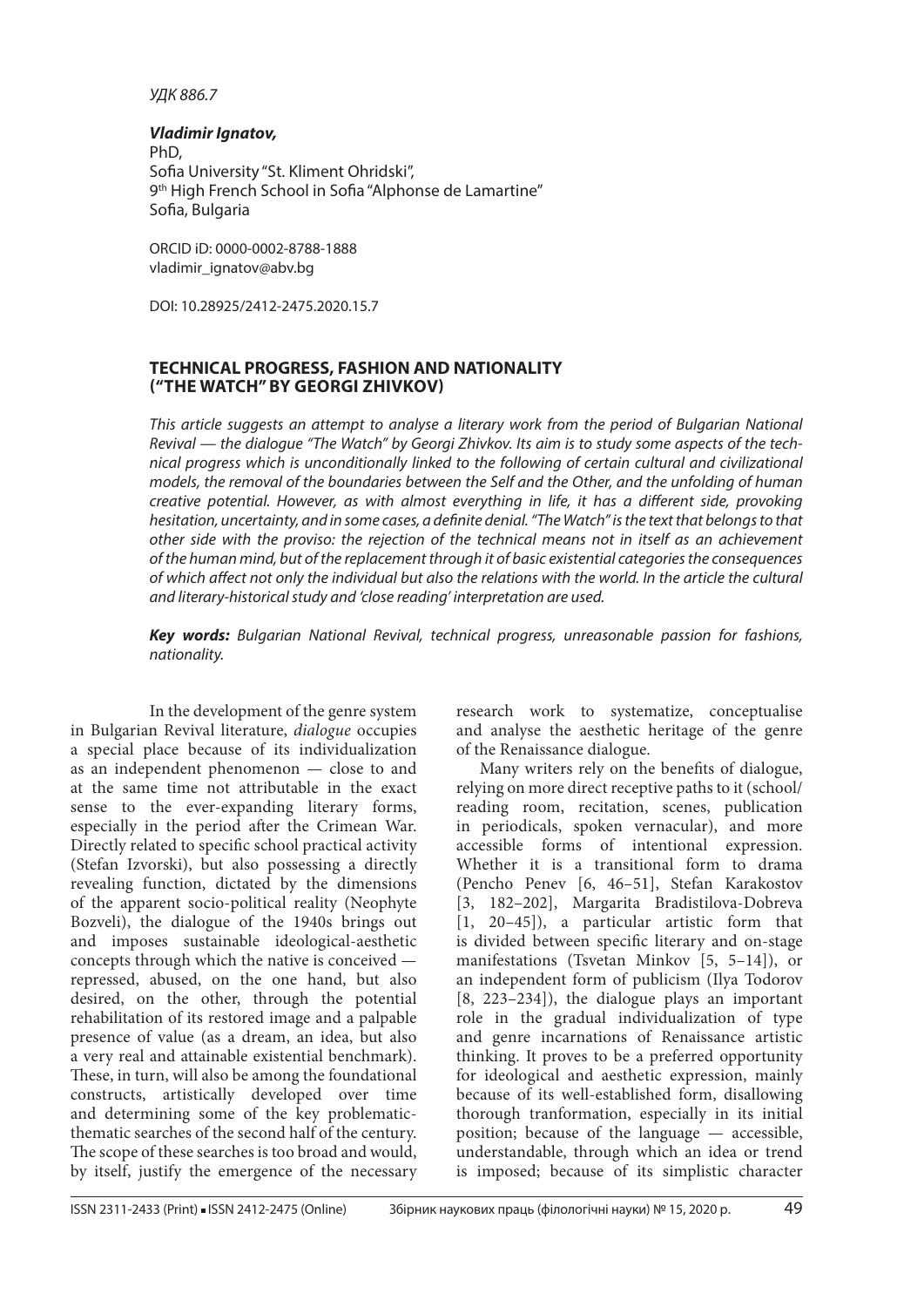system, which brings out specific social types, holders of very definite worldviews, which in most cases, in the course of development of the conditional plot, either affirm themselves or undergo a sudden transition.

So, we enter into an artistic world, highly instructive in view of the moral maturation of man, his relations with others in the collective in agreement or in opposition to the universal moral imperatives, the possibilities for revising one's own inner world.

However, engaging with it will undoubtedly highlight a number of risks — both conceptual and structural-compositional.

We can only resolve to take them on.

This not-so-popular dialogical work is attributed to editor and publisher Georgi Zhivkov (Zhivkin), with no reliable data on it, but rather based on assumptions related to common practice at the time  $-$  some of the material ingiven periodic editions, though unsigned, are the work of the compiler/editor. In this case it is "Книжевен имот за децата": "На месец по една книжка нарежда и изважда на свят Г. А. Живкин. Виена. В печятницата на Л. Соммера и С-ие. 1872." After P. R. Slaveikov's "Пчелица" (1871), this is another — noble in its idea, but difficult to execute — attempt to assist in the spiritual construction and moral education of the youngest readership. Here again, the leading issue is the moral and ethical, instructive, but Zhivkov's journal fails to fully realize its goals and objectives and is soon discontinued (two published books are known, and a third may exist).

It is in book 2 of "Книжовен имот за децата" that the dialogue "The Watch" is published, the perfectly synthesized but clearly outlined and purposefully developed ideological-thematic line of which, as well as its simplified character system, are subject to the meaning-determining framework of reevaluation and moral transformation of the young man.

It is symptomatic that in the early 70s — a period of ever-increasing radical social sentiment — in its own way, a trend from the beginning of the century is continued: Enlightening-edifying strategies for the construction, modeling of the "modern" man, which, of course, is dictated by the specifics and needs of the audience of this text, but also not without significance is the conditioning of the primal role of the completion and ordering of the inner world of the individual, and then inevitably in view of the external circumstances focusing on categorically effective self-expression. In this respect, especially with regard to the genre of dialogue, G. Zhivkov should very reasonably fit into the already initiated by J. Hadzhikonstanti-

nov-Ginot ("Разговор или прави человек", "Седум возрасти человеческий"), P. R. Slaveykov ("Парите и науката") and D. Voynikov  $\zeta_p$ Разговор между трима ученика: Боян, Мирчо и Драгни връх учението на българчетата в народното училище", "Разговор между трима ученици връх учението") school-enlightenment tradition in the education of the young. Here, too, the author undertakes to satisfy one basic requirement the unfolding and exposing of a relevant negative social phenomenon (a meaning-defining center, which found its most pronounced manifestation in the real Revival comediography a year earlier — "The Phoney Civilization"), to which the young adopter of the new and modern, still lacking clearly defined values, can easily fall prey.

G. Zhivkov applies a well-known, wellestablished model of organizing the artistic situation and, accordingly, of designing the active self-expression of the characters therein two characters defending opposing viewpoints regarding a specific object or phenomenon, which could also be considered as an individual case of specific worldviews and attitudes. And the ultimate goal is *persuasion* through a series of arguments that facilitate the transition from delusion to insight, from whim and vanity to humility and obedience, from evil that corrupts the mind and heart, to the good that ennobles man and restores / builds his value foundations. However, with G. Zhivkov, a strictly moralizing semantic layer is absent and the artistic suggestions, without any compromise with universal moral and ethical landmarks in the world, are achieved in a moderate explanatory tone in the context of the everyday life.

Technical progress is unconditionally linked to the following of certain cultural and civilizational models, the removal of the boundaries between the Self and the Other, and the unfolding of human creative potential. However, as with almost everything in life, it has a different side, provoking hesitation, uncertainty, and in some cases, a definite denial. «The Watch» is the text that belongs to that other side with the proviso: the rejection of the technical means not in itself as an achievement of the human mind, but of the replacement through it of basic existential categories the consequences of which affect not only the individual but also the relations with the world.

The very simplistic mise-en-scene in G. Zhivkov's dialogue is organized around the "young Raina" — a capricious and naive girl, too insistent on adhering to fashion (expressed in this case through a material acquisition: "a gold watch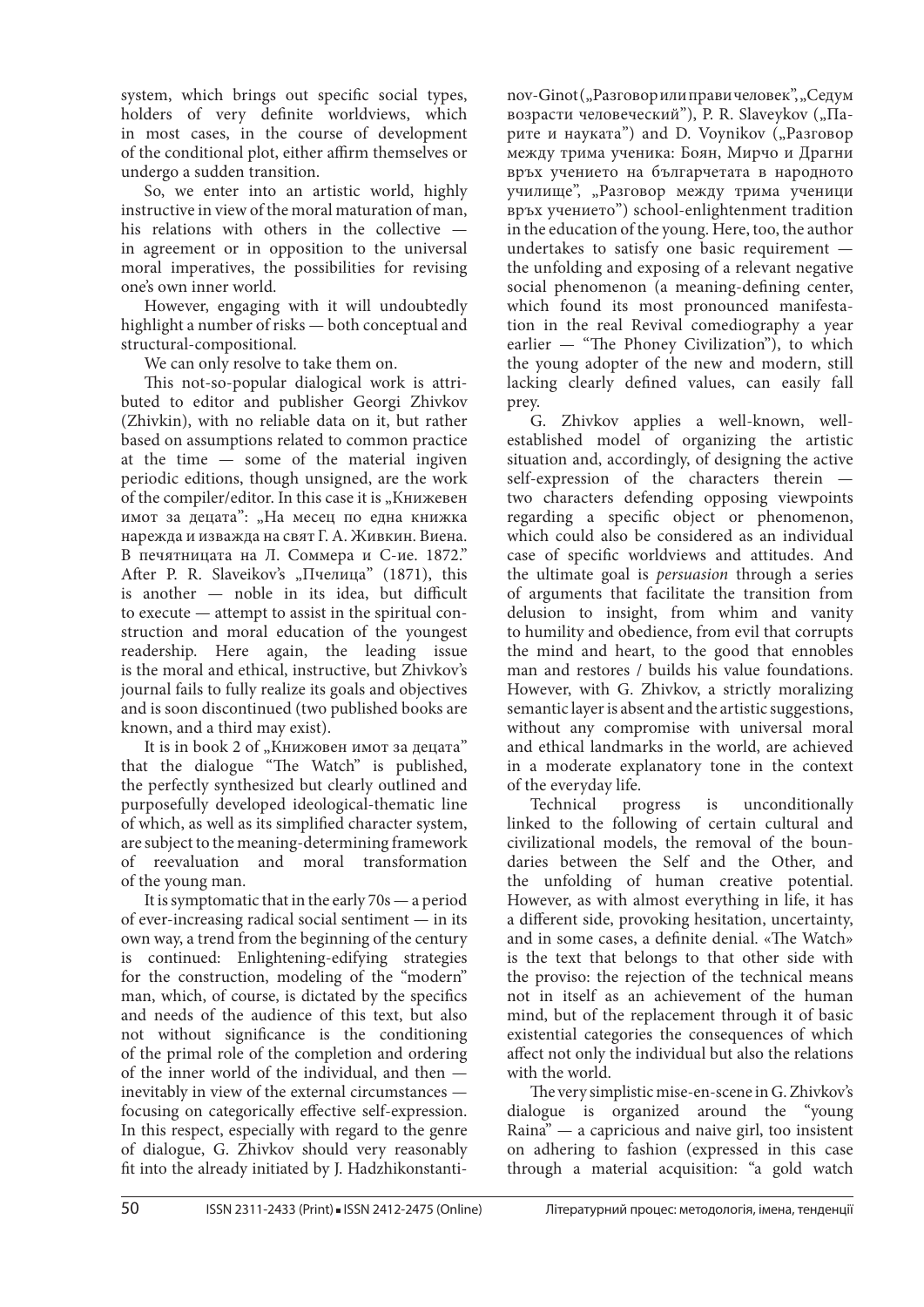decorated with small diamonds") — and her father, "Mr. Bogdan" who "loves her very much" and "was very concerned about seeing her sad as never before". The brief prosaic introduction, which adds new touches to the poetics of dialogue  $$ with its explanatory, contextualizing function, clearly identifies the reason why Rayna is so "lost in thought, downcast, low-spirited", thereby placing the generative ideological-thematic center in the work: beautiful and expensive watch gifted to Mr. Ralev's girl by her uncle. Going out with her friends this time is not a sign of oneness and empathy through innocent laughter and play, but rather of measuring, self-positioning among the common, but through well-being, possession (clothes, the watch). This, respectively, provokes a spontaneous sense of injustice in the girl, proceeding from the understanding of some kind of correlation between intellect and material gain: "Their fathers (...) showered them with gifts, made them look pretty, though none of them, not to brag, can compare to me in science and in talent." The other's item, which increasingly acquires, theoretically speaking, the status of a kind of, albeit imaginary, character in the text, begins to categorically determine revised values and active self-discovery.

The clock marks the inevitable new in the unstoppable course of time.

The watch  $-$  as something unknown and different - awakens a legitimate interest based on a suspicious desire ("What a joy it would be for me to have such a nice watch!").

The watch becomes a specific embodied test of the established patriarchal order, of the individual's willingness to comprehend and accept the symbols of a modernizing life, of individual skills to preserve the defining roles of the traditional from the substituting functions and manifestations of the present.

In this semantic direction, the presence of the father, manifesting himself as invariably connected with life experience, sober judgment, wisely fulfilled parental responsibility, is crucial. With a moderate but certain educating tone, Bogdan properly describes the consequences of the discrepancy between the directly visible and what lies beyond it, between unhealthy desire and real need, between the temporary and the permanent. In the spirit of folk-fairy-tale poetics, having adopted the image of the sage, who balances and ennobles the world, he is again recognized as a steadfast life and moral orientation against which Rayna reorganizes her values. His speech is calm but persuasive, imaginative, rhetorical, in order to provoke his daughter, to encourage her to think and reassess:

*The thing is, you want people to say when they pass by: "Oh! Oh! Look what a nice watch this little girl has! She must be very rich." Tell me, then, is there great glory in presenting as richer than others and showing off shiny things before people's eyes? Have you ever seen a smart man honor a child for the great wealth of their father? Do you worship those richer than you just because they are rich? When you see an expensive watch worn by some girl you don't know, instead of saying, "That's a very valuable person wearing that watch," you will say, "That's a very valuable watch she's wearing." If a watch can bring honor, then only to the watchmaker who, assembled it with skill. And whoever wears it, I'd think them irrelevant and petty if they try to show off with it.* (emphasis by me — V. I.)

It is interesting how Bogdan proves to Rayna that the desired watch is not a real need (as the girl awkwardly tries to convince him), but a whim, a fashionable vanity aimed at equaling, paralleling others. The old watch, left over from «my father's age», which he takes care of for memory's sake, is the material sign in time — of family empathy and continuity, but also of the past. To him, Rayna not only refuses to self-identify, but she resolutely distinguishes herself, distances herself, because otherwise she would be ridiculed ("What! Those ancient bowls from which he might have fed his dog."). So obvious is the fact that a given reaction is not the result of a subjective need, but of a hasty and reckless consideration of the external circumstantial pattern ("...what people will say when I show it on me.").

The situation thereby created is productive for the deployment of a particular didactic layer in the text. And that is what G. Zhivkov does. Through Bogdan, the balance in world-view attitudes, the return to the stability of the patriarchal world is already quite deliberate. "A man can do well in this world only if he is grateful for what he has, if he doesn't get too greedy," the father firmly states, raising the categorical moral postulate that predetermines the peace and completeness of the individual inner world and regulates community relations, based on agreement and reciprocity. In this line of thought, it is good to note that Bogdan is, in this situation, an ideologically charged character — he aims to listen, discourage, teach and validate very specific patterns of behavior, forms of presence, fitting in with the spirit of universal ethics. Thus, the particular case, taken out of the reach of everyday life, becomes an occasion to look into / integrate into universal human truths about life and the world.

In such a context, the whole of Bogdan's last remark is constructed, conceptually framing the work and very clearly marking the transition —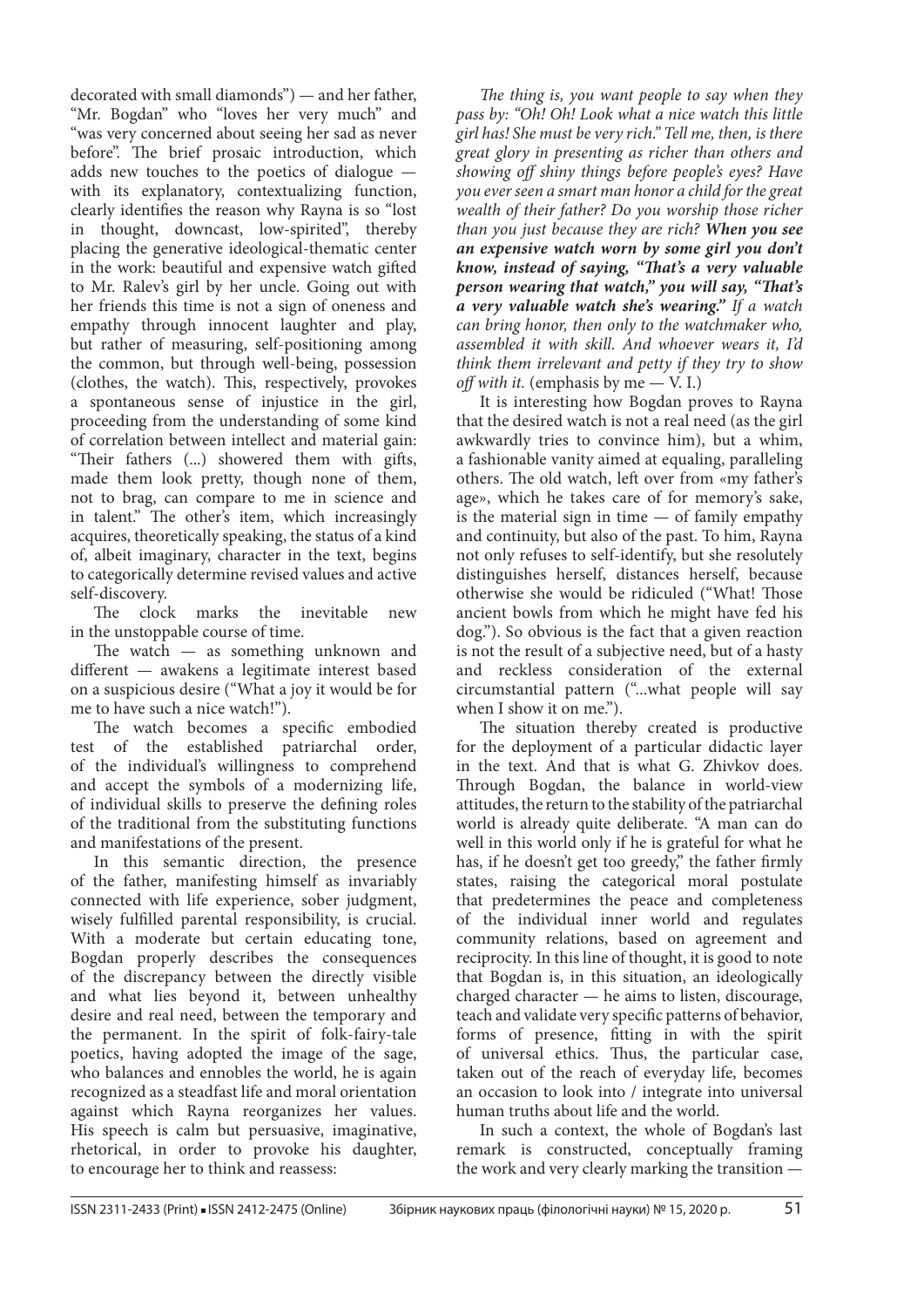in values and worldview — from capriciousness to sobriety, from delusion to knowledge, from recklessness to prudence. Accordingly, Rayna's reaction at the end of the piece is indicative: "No, no, I don't want a watch anymore; and if I had one, I would have given it to you."

The girl's "subtle understanding" is manifested at the right moment — before "stupidity and vanity" determine her youth. The folk-fairy-tale matrix of moral transformation is appropriately applied, the figure of the moral corrective, which must reorganize certain notions, set a clear distinction between the hurtful and the creative — especially in spiritual beginnings, and to lead with the power of experience and wisdom consistently and steadily fulfills its role.

In this way, for the reader and the viewer respectively, the path to reaching one's own truth is open. All that remains is the open senses and the courage to absorb it.

#### **Conclusions**

The conclusions that can be drawn from the above observations are related to the clear and definite expression of certain — irreversible and ever more persistent - mental, psychological attitudes towards the world, to the Other, but also to oneself, which can be perceived as a peculiar sign of shaking off the burden of the past and of assuming one's own responsibility in the present, with radical changes in the Revival thinking about oneself, with the rearrangement of the defining order of values on the basis of moral and psychological maturation, development and wholification — a prerequisite central to the posterior *active* self-sacrificial service to the ideal, consolidating the community. In this respect, Georgi Zhivkov in his own way poses and artistically interprets issues of paramount importance — for the long path of change for a man enslaved, but fervently craving freedom and his place in the world.

#### *REFERENCES*

1. Bradistilova-Dobreva, M. Balgarskata istoricheska dramaturgiya prez Vazrazhdaneto./ M. Bradistilova-Dobreva — Sofia — 1975. Брадистилова-Добрева, М. Българската историческа драматургия през Възраждането. / M. Брадистилова-Добрева. — София — 1975.

2. Bradistilova-Dobreva, M. Predgovor kam Vazrozhdenski dialozi./ M. Bradistilova-Dobreva — Sofia — 1985. Брадистилова-Добрева, М. Предговор към Възрожденски диалози. / М. Брадистилова-Добрева. — София — 1985.

3. Karakostov, St. Balgarskiyat teatar. Srednovekovie. Renesans. Prosveshtenie. / St. Karakostov. — Sofia — 1972. Каракостов, Ст. Българският театър. Средновековие. Ренесанс. Просвещение. / Ст. Каракостов. — София — 1972.

4. Karakostov, St. Balgarskiyat vazhrozhdenski teatar na osvoboditelnata borba (1858–1878). / St. Karakostov. — Sofia — 1973. Каракостов, Ст.Българският възрожденски театър на освободителната борба (1858–1878). / Ст. Каракостов — София — 1973.

5. Minkov, Tsv. Istoriya na balgarskata drama./ Tsv. Minkov. — Sofia — 1936. Минков, Цв. История на българската драма. / Цв. Минков — София — 1936.

6. Penev, P. Istoriya na balgarskiya dramaticheski teatar. / P. Penev. — Sofia — 1957. Пенев, П. История на българския драматически театър. / П. Пенев — София — 1975.

7. Stoyanov, M. Balgarskata vazrozhdenska knizhnina. Tom 1./ M. Stoyanov — Sofia — 1957. Стоянов, М. Българска възрожденска книжнина. Том 1. / М. Стоянов — София — 1957.

8. Todorov, I. Dialogut kato zhanr v balgarskata vazrozhdenska literature/ I. Todorov// Za literaturnite zhanrove prez Balgarskoto vazrazhdane. — Sofia — 1979, pp. 223–234. Тодоров, И. Диалогът като жанр в българската възрожденска литература. / И. Тодоров // За литературните жанрове през Българското възраждане. — София — 1979, с. 223–234.